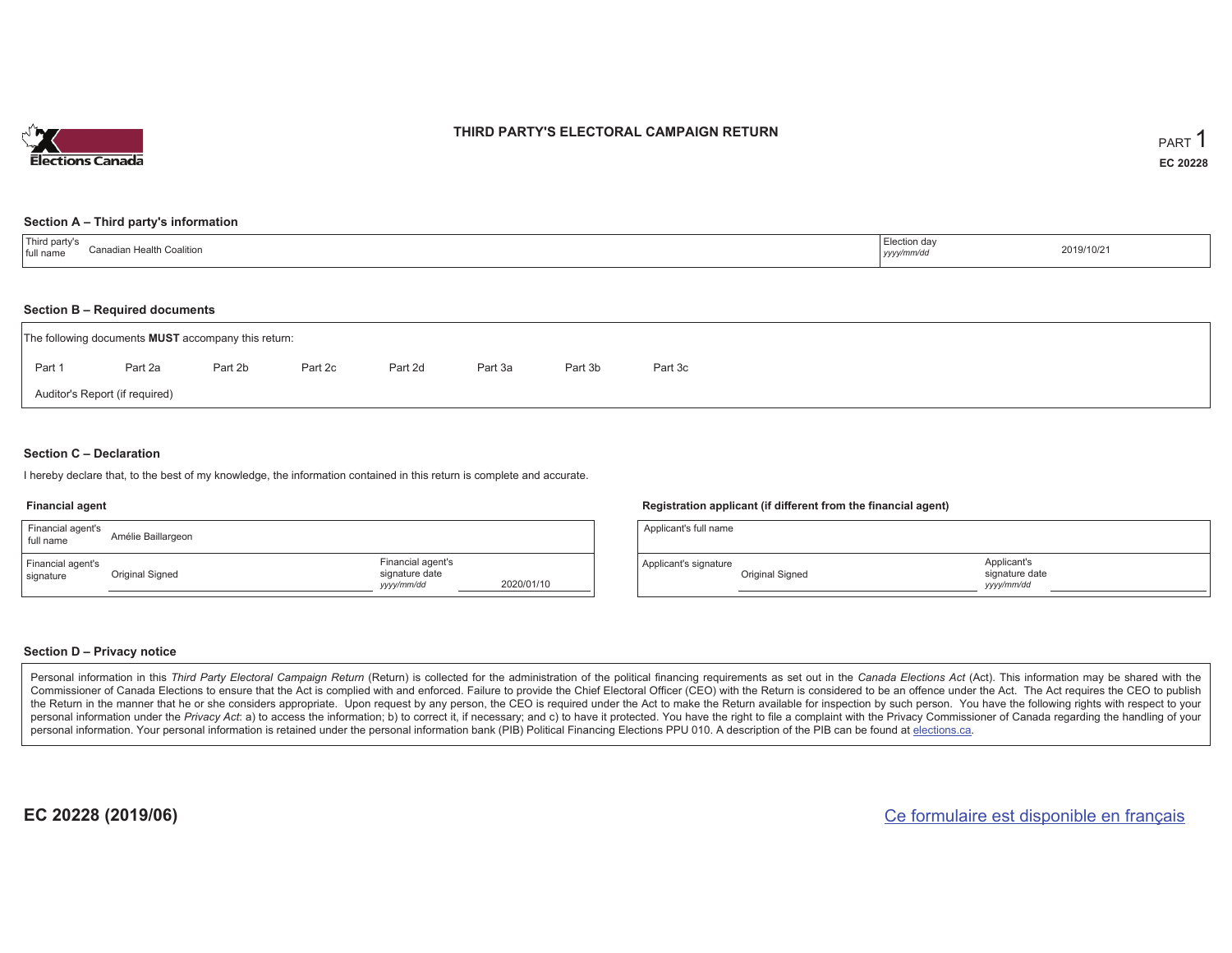

### **THIRD PARTY'S ELECTORAL CAMPAIGN RETURN HIRD PARTY'S ELECTORAL CAMPAIGN RETURN<br>Statement of monetary contributions received PART 2a**

**EC 20228**

| No. | Full name                 | Street<br>no. | <b>Street</b> | Apt. | City          | Prov./<br>Terr. | Postal<br>code | Date<br>received<br>yyyy/mm/dd                                                      | Individual<br>\$ | Business /<br>Commercial<br>organization<br>\$ | Government<br>\$ | Trade union<br>$\mathsf{s}$ | Corporation<br>without share<br>capital<br>\$ | Unincorporated<br>organization or<br>association<br>\$ |
|-----|---------------------------|---------------|---------------|------|---------------|-----------------|----------------|-------------------------------------------------------------------------------------|------------------|------------------------------------------------|------------------|-----------------------------|-----------------------------------------------|--------------------------------------------------------|
|     | Canadian Health Coalition |               |               |      |               | ON              | K1P5G3         |                                                                                     |                  |                                                |                  |                             | 2,424.02                                      |                                                        |
|     |                           |               |               |      | <b>Ottawa</b> |                 |                | 2019/09/13                                                                          |                  |                                                |                  |                             |                                               |                                                        |
|     |                           |               |               |      |               |                 |                |                                                                                     |                  |                                                |                  |                             |                                               |                                                        |
|     |                           |               |               |      |               |                 |                |                                                                                     |                  |                                                |                  |                             |                                               |                                                        |
|     |                           |               |               |      |               |                 |                |                                                                                     |                  |                                                |                  |                             |                                               |                                                        |
|     |                           |               |               |      |               |                 |                |                                                                                     |                  |                                                |                  |                             |                                               |                                                        |
|     |                           |               |               |      |               |                 |                |                                                                                     |                  |                                                |                  |                             |                                               |                                                        |
|     |                           |               |               |      |               |                 |                |                                                                                     |                  |                                                |                  |                             |                                               |                                                        |
|     |                           |               |               |      |               |                 |                |                                                                                     |                  |                                                |                  |                             |                                               |                                                        |
|     |                           |               |               |      |               |                 |                |                                                                                     |                  |                                                |                  |                             |                                               |                                                        |
|     |                           |               |               |      |               |                 |                |                                                                                     |                  |                                                |                  |                             |                                               |                                                        |
|     |                           |               |               |      |               |                 |                |                                                                                     |                  |                                                |                  |                             |                                               |                                                        |
|     |                           |               |               |      |               |                 |                |                                                                                     |                  |                                                |                  |                             |                                               |                                                        |
|     |                           |               |               |      |               |                 |                |                                                                                     |                  |                                                |                  |                             |                                               |                                                        |
|     |                           |               |               |      |               |                 |                |                                                                                     |                  |                                                |                  |                             |                                               |                                                        |
|     |                           |               |               |      |               |                 |                | Totals carried forward from previous page \$                                        |                  |                                                |                  |                             |                                               |                                                        |
|     |                           |               |               |      |               |                 |                | Total amount of monetary contributions by contributors who gave over \$200 (A)      |                  |                                                |                  |                             | 2,424.02                                      |                                                        |
|     |                           |               |               |      |               |                 |                | Number of contributors who gave over \$200                                          |                  |                                                |                  |                             |                                               |                                                        |
|     |                           |               |               |      |               |                 |                | Total amount of monetary contributions by contributors who gave \$200 or less $(B)$ |                  |                                                |                  |                             |                                               |                                                        |
|     |                           |               |               |      |               |                 |                | Number of contributors who gave \$200 or less                                       |                  |                                                |                  |                             |                                               |                                                        |
|     |                           |               |               |      |               |                 |                | Total amount of all monetary contributions (A+B)                                    |                  |                                                |                  |                             | 2,424.02                                      |                                                        |
|     |                           |               |               |      |               |                 |                | Number of contributors who gave monetary contributions                              |                  |                                                |                  |                             |                                               |                                                        |

| —<br>Third<br>part |  | 2019/10/2<br>the contract of the contract of the contract of the contract of the contract of<br>,,,,, | ---<br>-ayı |
|--------------------|--|-------------------------------------------------------------------------------------------------------|-------------|
|--------------------|--|-------------------------------------------------------------------------------------------------------|-------------|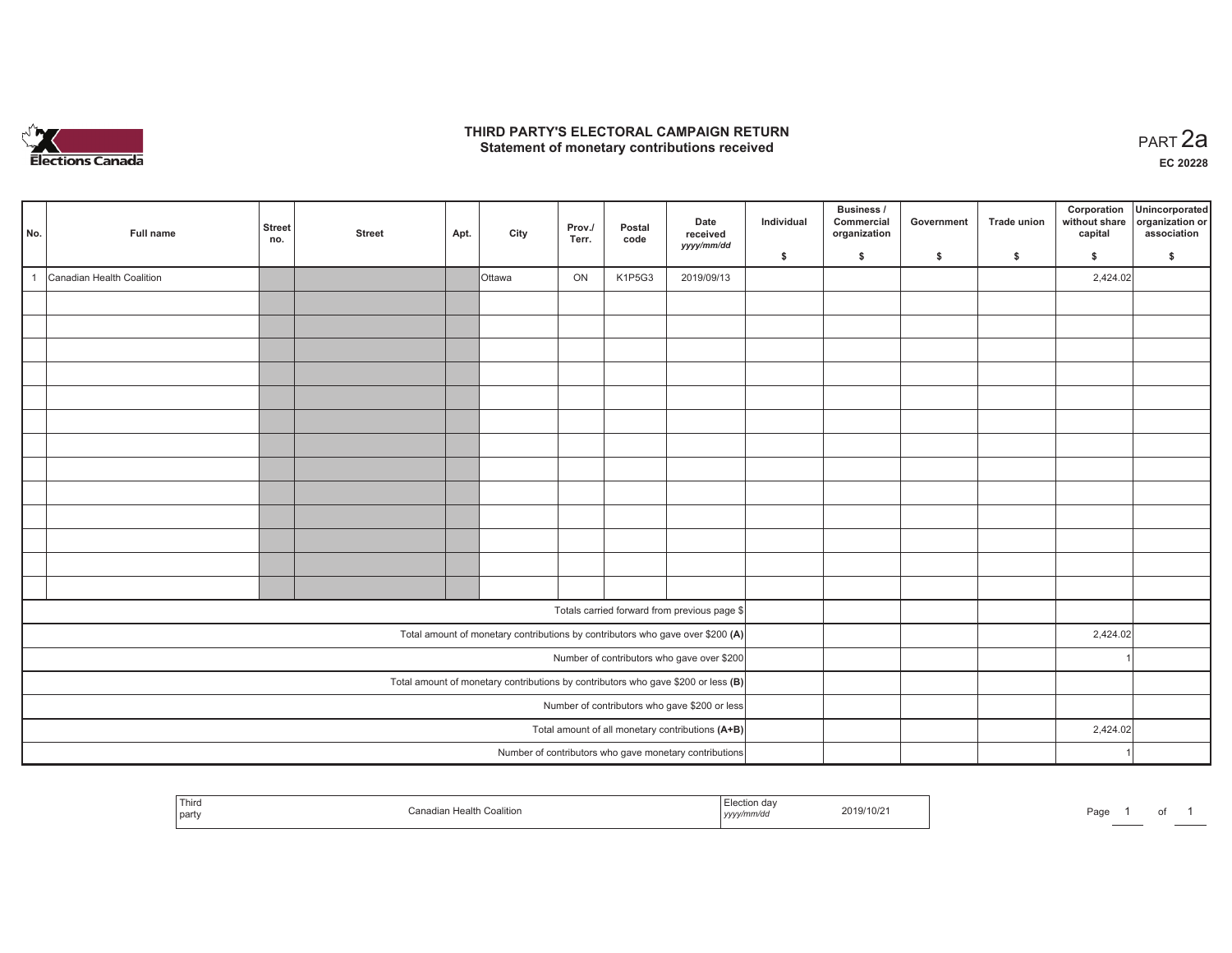

## **THIRD PARTY'S ELECTORAL CAMPAIGN RETURN**  THIRD PARTY'S ELECTORAL CAMPAIGN RETURN<br>Statement of non-monetary contributions received<br> **PART 2b**

| No. | Full name | <b>Street</b><br>no. | <b>Street</b> | Apt. | City | Prov./<br>Terr. | Postal<br>code | Date<br>received<br>yyyy/mm/dd                                                          | Individual | <b>Business /</b><br>Commercial<br>organization | Government   | Trade union  | Corporation<br>capital | Unincorporated<br>without share organization or<br>association |
|-----|-----------|----------------------|---------------|------|------|-----------------|----------------|-----------------------------------------------------------------------------------------|------------|-------------------------------------------------|--------------|--------------|------------------------|----------------------------------------------------------------|
|     |           |                      |               |      |      |                 |                |                                                                                         | \$         | \$                                              | $\mathsf{s}$ | $\mathbf{s}$ | \$                     | \$                                                             |
|     |           |                      |               |      |      |                 |                |                                                                                         |            |                                                 |              |              |                        |                                                                |
|     |           |                      |               |      |      |                 |                |                                                                                         |            |                                                 |              |              |                        |                                                                |
|     |           |                      |               |      |      |                 |                |                                                                                         |            |                                                 |              |              |                        |                                                                |
|     |           |                      |               |      |      |                 |                |                                                                                         |            |                                                 |              |              |                        |                                                                |
|     |           |                      |               |      |      |                 |                |                                                                                         |            |                                                 |              |              |                        |                                                                |
|     |           |                      |               |      |      |                 |                |                                                                                         |            |                                                 |              |              |                        |                                                                |
|     |           |                      |               |      |      |                 |                |                                                                                         |            |                                                 |              |              |                        |                                                                |
|     |           |                      |               |      |      |                 |                |                                                                                         |            |                                                 |              |              |                        |                                                                |
|     |           |                      |               |      |      |                 |                |                                                                                         |            |                                                 |              |              |                        |                                                                |
|     |           |                      |               |      |      |                 |                |                                                                                         |            |                                                 |              |              |                        |                                                                |
|     |           |                      |               |      |      |                 |                |                                                                                         |            |                                                 |              |              |                        |                                                                |
|     |           |                      |               |      |      |                 |                |                                                                                         |            |                                                 |              |              |                        |                                                                |
|     |           |                      |               |      |      |                 |                |                                                                                         |            |                                                 |              |              |                        |                                                                |
|     |           |                      |               |      |      |                 |                |                                                                                         |            |                                                 |              |              |                        |                                                                |
|     |           |                      |               |      |      |                 |                |                                                                                         |            |                                                 |              |              |                        |                                                                |
|     |           |                      |               |      |      |                 |                | Totals carried forward from previous page \$                                            |            |                                                 |              |              | 2,424.02               |                                                                |
|     |           |                      |               |      |      |                 |                | Total amount of non-monetary contributions by contributors who gave over \$200 (A)      |            |                                                 |              |              |                        |                                                                |
|     |           |                      |               |      |      |                 |                | Number of contributors who gave over \$200                                              |            |                                                 |              |              |                        |                                                                |
|     |           |                      |               |      |      |                 |                | Total amount of non-monetary contributions by contributors who gave \$200 or less $(B)$ |            |                                                 |              |              |                        |                                                                |
|     |           |                      |               |      |      |                 |                | Number of contributors who gave \$200 or less                                           |            |                                                 |              |              |                        |                                                                |
|     |           |                      |               |      |      |                 |                | Total amount of all non-monetary contributions (A+B)                                    |            |                                                 |              |              |                        |                                                                |
|     |           |                      |               |      |      |                 |                | Number of contributors who gave non-monetary contributions                              |            |                                                 |              |              |                        |                                                                |

| l Third<br>  party | Coalition<br>ı Health<br>Canadiar | rection davات ,<br>2019/10/21<br>yyyy/mm/dd | Page |
|--------------------|-----------------------------------|---------------------------------------------|------|
|--------------------|-----------------------------------|---------------------------------------------|------|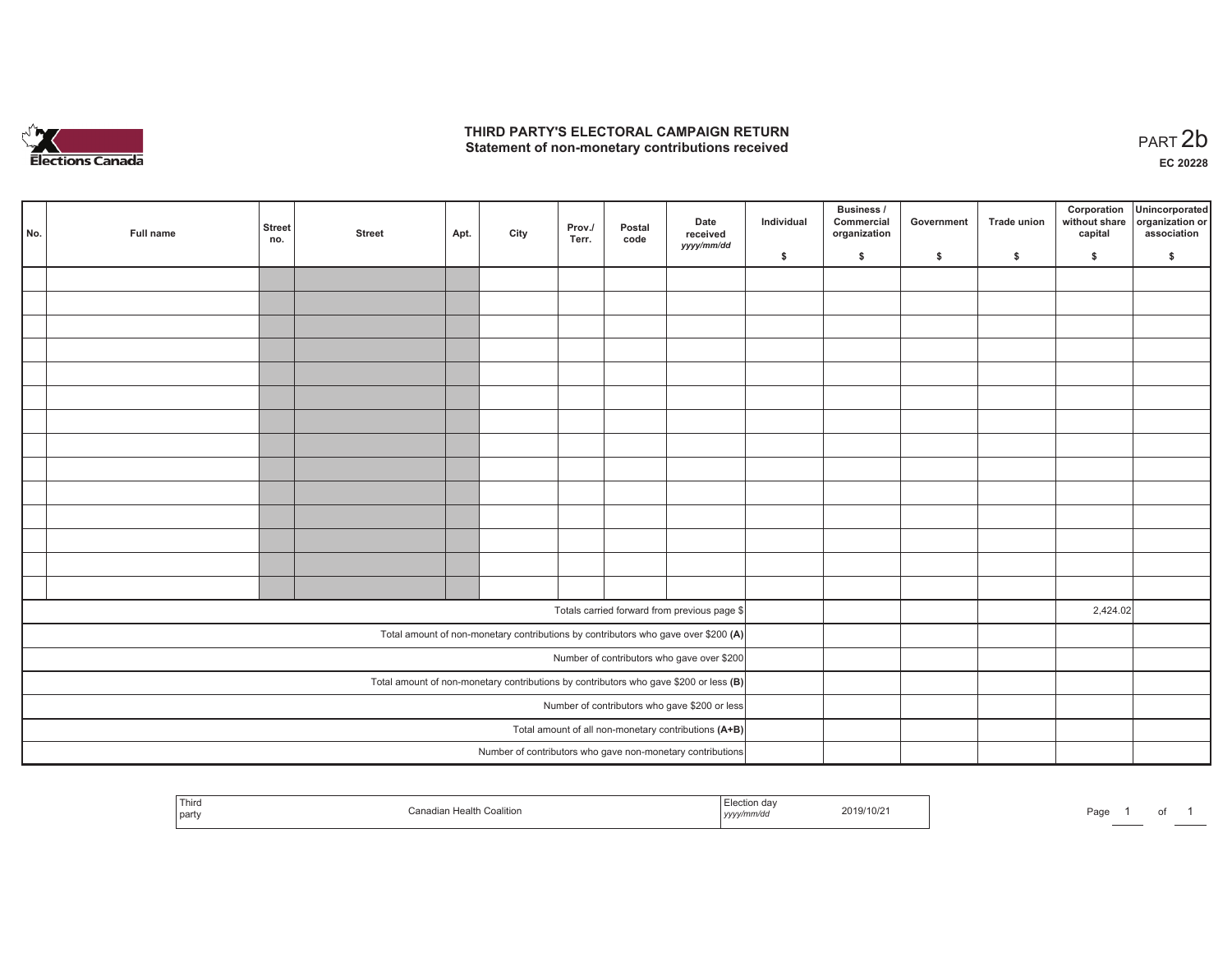

### **THIRD PARTY'S ELECTORAL CAMPAIGN RETURN STATE:** PARTY'S ELECTORAL CAMPAIGN RETURN<br>
Statement of operating loans received

**EC 20228**

| No. | Full name | <b>Street</b><br>no. | <b>Street</b> | Apt. | City | Prov./<br>Terr. | Postal<br>code | Date<br>received                                                  | Individual | Business /<br>Commercial<br>organization | Government | Trade union | Corporation<br>capital | Unincorporated<br>without share organization or<br>association |
|-----|-----------|----------------------|---------------|------|------|-----------------|----------------|-------------------------------------------------------------------|------------|------------------------------------------|------------|-------------|------------------------|----------------------------------------------------------------|
|     |           |                      |               |      |      |                 |                | yyyy/mm/dd                                                        | \$         | \$                                       | \$         | \$          | \$                     | \$                                                             |
|     |           |                      |               |      |      |                 |                |                                                                   |            |                                          |            |             |                        |                                                                |
|     |           |                      |               |      |      |                 |                |                                                                   |            |                                          |            |             |                        |                                                                |
|     |           |                      |               |      |      |                 |                |                                                                   |            |                                          |            |             |                        |                                                                |
|     |           |                      |               |      |      |                 |                |                                                                   |            |                                          |            |             |                        |                                                                |
|     |           |                      |               |      |      |                 |                |                                                                   |            |                                          |            |             |                        |                                                                |
|     |           |                      |               |      |      |                 |                |                                                                   |            |                                          |            |             |                        |                                                                |
|     |           |                      |               |      |      |                 |                |                                                                   |            |                                          |            |             |                        |                                                                |
|     |           |                      |               |      |      |                 |                |                                                                   |            |                                          |            |             |                        |                                                                |
|     |           |                      |               |      |      |                 |                |                                                                   |            |                                          |            |             |                        |                                                                |
|     |           |                      |               |      |      |                 |                |                                                                   |            |                                          |            |             |                        |                                                                |
|     |           |                      |               |      |      |                 |                |                                                                   |            |                                          |            |             |                        |                                                                |
|     |           |                      |               |      |      |                 |                |                                                                   |            |                                          |            |             |                        |                                                                |
|     |           |                      |               |      |      |                 |                |                                                                   |            |                                          |            |             |                        |                                                                |
|     |           |                      |               |      |      |                 |                |                                                                   |            |                                          |            |             |                        |                                                                |
|     |           |                      |               |      |      |                 |                | Totals carried forward from previous page \$                      |            |                                          |            |             | 2,424.02               |                                                                |
|     |           |                      |               |      |      |                 |                | Total amount of loans by lenders who provided over \$200 (A)      |            |                                          |            |             |                        |                                                                |
|     |           |                      |               |      |      |                 |                | Number of lenders who provided over \$200                         |            |                                          |            |             |                        |                                                                |
|     |           |                      |               |      |      |                 |                | Total amount of loans by lenders who provided \$200 or less $(B)$ |            |                                          |            |             |                        |                                                                |
|     |           |                      |               |      |      |                 |                | Number of lenders who provided \$200 or less                      |            |                                          |            |             |                        |                                                                |
|     |           |                      |               |      |      |                 |                | Total amount of all loans (A+B)                                   |            |                                          |            |             |                        |                                                                |
|     |           |                      |               |      |      |                 |                | Number of all lenders who provided loans                          |            |                                          |            |             |                        |                                                                |

| <sup>I</sup> Third<br>l partv | ⊦Coalition<br>≅ anadian Healthب ب | ection da:ـ<br>mm/aa<br>,,,,, | 2019/10/2 | $D^{\alpha}$<br>'au |  |
|-------------------------------|-----------------------------------|-------------------------------|-----------|---------------------|--|
|-------------------------------|-----------------------------------|-------------------------------|-----------|---------------------|--|

of 1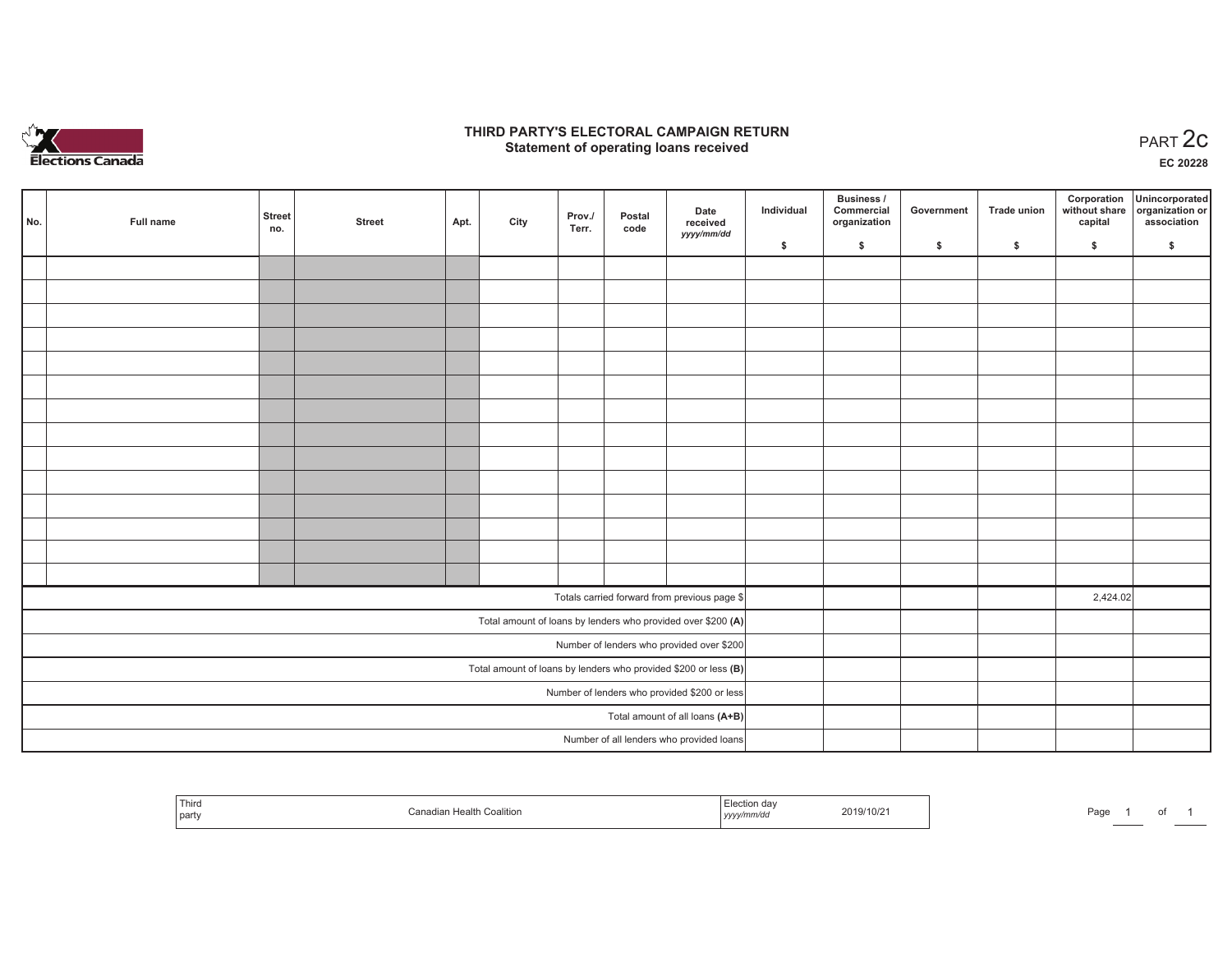# **Elections Canada**

# **THIRD PARTY'S ELECTORAL CAMPAIGN RETURN Summary of inflows**

| PART <sub>2d</sub> |
|--------------------|
| EC 20228           |

| No.          | Type of contributor / lender                 | <b>Monetary</b><br>contributions<br>(Part 2a) | Non-monetary<br>contributions<br>(Part 2b) | Loans<br>(Part 2c) | <b>Total</b> | Number of<br>contributors and<br>lenders |
|--------------|----------------------------------------------|-----------------------------------------------|--------------------------------------------|--------------------|--------------|------------------------------------------|
|              |                                              | \$                                            | \$                                         | \$                 | \$           |                                          |
| 1.           | Individuals                                  |                                               |                                            |                    |              |                                          |
| 2.           | Businesses / Commercial organizations        |                                               |                                            |                    |              |                                          |
| 3.           | Governments                                  |                                               |                                            |                    |              |                                          |
| 4.           | Trade unions                                 |                                               |                                            |                    |              |                                          |
| 5.           | Corporations without share capital           | 2,424.02                                      |                                            |                    | 2,424.02     |                                          |
| 6.           | Unincorporated organizations or associations |                                               |                                            |                    |              |                                          |
| 7.           | Total (items 1 to 6)                         | 2,424.02                                      |                                            |                    | 2,424.02     |                                          |
| <b>Total</b> |                                              |                                               |                                            |                    |              |                                          |
| 8.           | Amount of third party's resources used       |                                               |                                            |                    | 3,068.45     |                                          |
| 9.           | Grand total (items 7 and 8)                  | 2,424.02                                      |                                            |                    | 5,492.47     |                                          |

| Third<br>Canadian Health (<br>Coalition<br>party | Flection dav<br>2019/10/21<br>yyyy/mm/dd |  |
|--------------------------------------------------|------------------------------------------|--|
|--------------------------------------------------|------------------------------------------|--|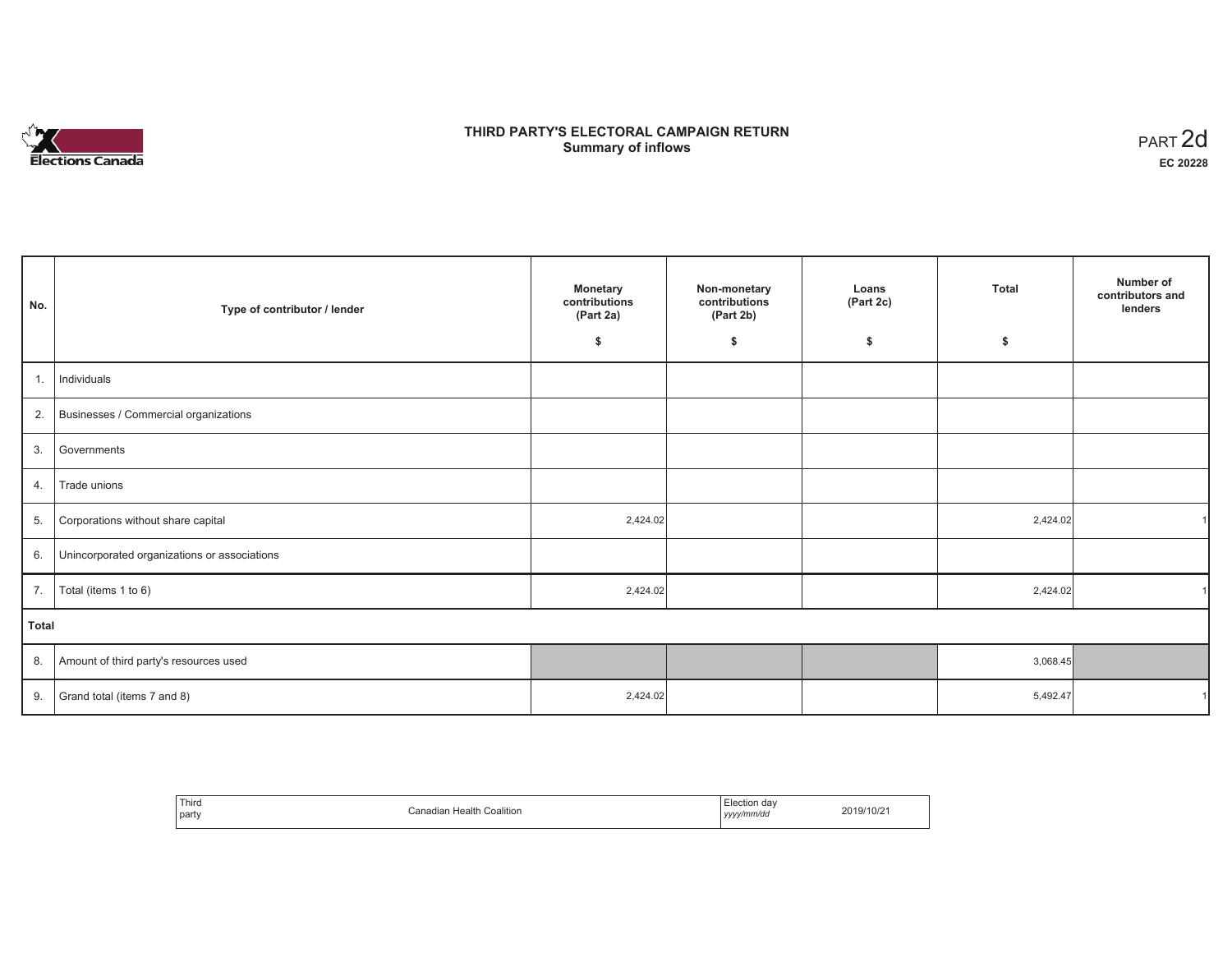

## **THIRD PARTY'S ELECTORAL CAMPAIGN RETURN Statement of expenses incurred for regulated activities that take place during the pre-election period**  *(Only applicable to a fixed-date general election)*

For a list of expense types, expense categories and expense subcategories, refer to Annex II in the Instructions.

| No.                                          | Date<br>incurred<br>yyyy/mm/dd | <b>ED Code</b><br>$($ if applicable $)$ | Supplier | <b>Expense type</b> | Expense<br>category | Expense<br>subcategory | <b>Starting date</b><br>of activity,<br>advertisement<br>or survey<br>yyyy/mm/dd | Ending date<br>of activity,<br>advertisement<br>or survey<br>yyyy/mm/dd | Place of activity or<br>advertisement | Expense amount<br>\$ |
|----------------------------------------------|--------------------------------|-----------------------------------------|----------|---------------------|---------------------|------------------------|----------------------------------------------------------------------------------|-------------------------------------------------------------------------|---------------------------------------|----------------------|
|                                              |                                |                                         |          |                     |                     |                        |                                                                                  |                                                                         |                                       |                      |
|                                              |                                |                                         |          |                     |                     |                        |                                                                                  |                                                                         |                                       |                      |
|                                              |                                |                                         |          |                     |                     |                        |                                                                                  |                                                                         |                                       |                      |
|                                              |                                |                                         |          |                     |                     |                        |                                                                                  |                                                                         |                                       |                      |
|                                              |                                |                                         |          |                     |                     |                        |                                                                                  |                                                                         |                                       |                      |
|                                              |                                |                                         |          |                     |                     |                        |                                                                                  |                                                                         |                                       |                      |
|                                              |                                |                                         |          |                     |                     |                        |                                                                                  |                                                                         |                                       |                      |
|                                              |                                |                                         |          |                     |                     |                        |                                                                                  |                                                                         |                                       |                      |
|                                              |                                |                                         |          |                     |                     |                        |                                                                                  |                                                                         |                                       |                      |
|                                              |                                |                                         |          |                     |                     |                        |                                                                                  |                                                                         |                                       |                      |
|                                              |                                |                                         |          |                     |                     |                        |                                                                                  |                                                                         |                                       |                      |
|                                              |                                |                                         |          |                     |                     |                        |                                                                                  |                                                                         |                                       |                      |
|                                              |                                |                                         |          |                     |                     |                        |                                                                                  |                                                                         |                                       |                      |
|                                              |                                |                                         |          |                     |                     |                        |                                                                                  |                                                                         |                                       |                      |
|                                              |                                |                                         |          |                     |                     |                        |                                                                                  |                                                                         |                                       |                      |
|                                              |                                |                                         |          |                     |                     |                        |                                                                                  |                                                                         |                                       |                      |
|                                              |                                |                                         |          |                     |                     |                        |                                                                                  |                                                                         |                                       |                      |
| Totals carried forward from previous page \$ |                                |                                         |          |                     |                     |                        |                                                                                  |                                                                         |                                       |                      |
| Total \$                                     |                                |                                         |          |                     |                     |                        |                                                                                  |                                                                         |                                       |                      |

| ' Thirc<br>party | Canadian Health Coalition | ⊥lection<br>aa<br>2019/10/21<br>.<br>yyyy/mm/dd | Page |
|------------------|---------------------------|-------------------------------------------------|------|
|------------------|---------------------------|-------------------------------------------------|------|

 $_{\sf PART}$ 3a **EC 20228**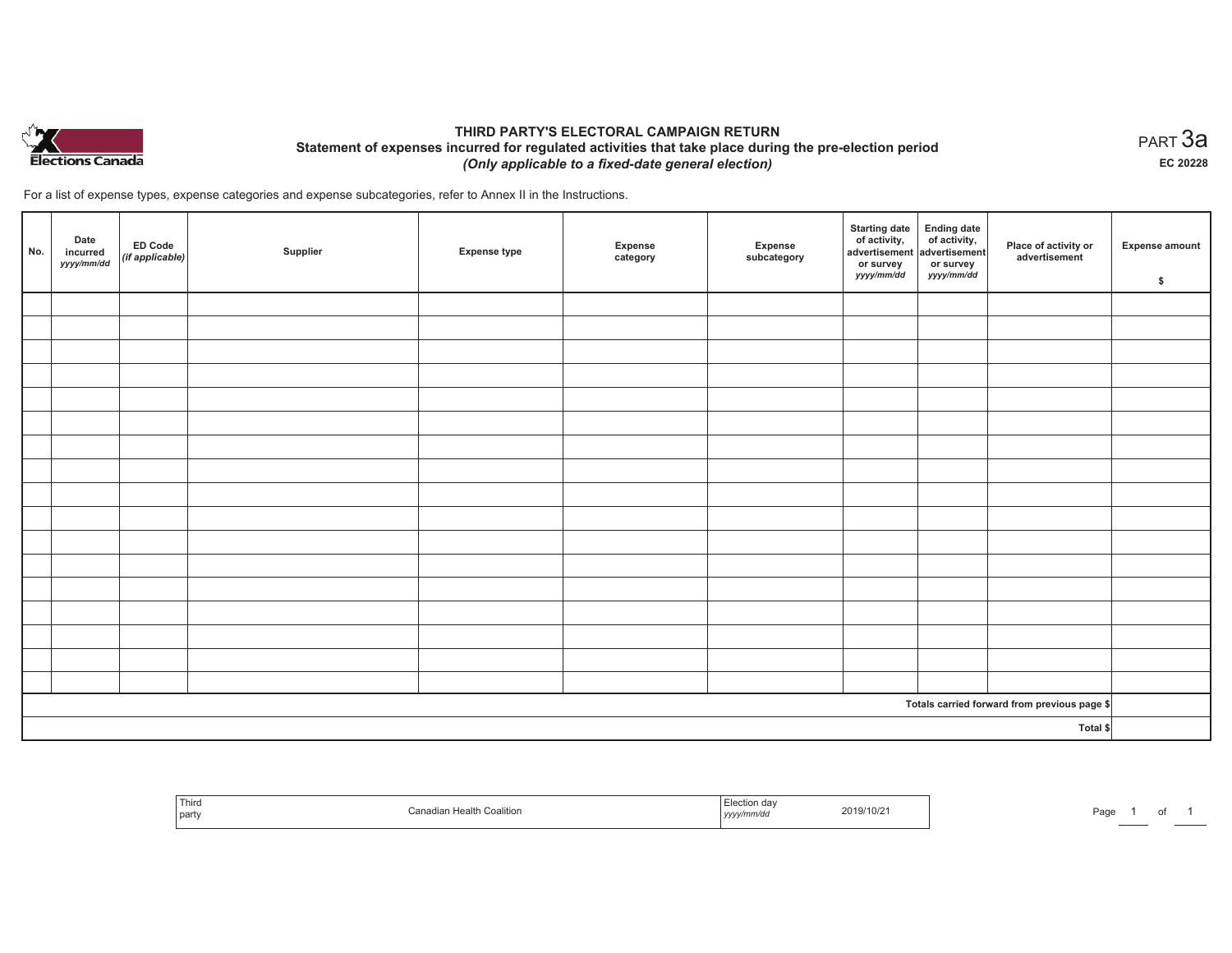

# **THIRD PARTY'S ELECTORAL CAMPAIGN RETURN Statement of expenses incurred for regulated activities that take place during the election period**<br>PART  $3\mathsf{b}$

**EC 20228**

For a list of expense types, expense categories and expense subcategories, refer to Annex II in the Instructions.

| No.             | Date<br>incurred<br>yyyy/mm/dd | <b>ED Code</b><br>(if applicable) | Supplier                        | <b>Expense type</b>  | Expense<br>category | <b>Expense</b><br>subcategory | <b>Starting date</b><br>of activity,<br>advertisement<br>or survey<br>yyyy/mm/dd | <b>Ending date</b><br>of activity,<br>advertisement<br>or survey<br>yyyy/mm/dd | Place of activity or<br>advertisement        | <b>Expense amount</b><br>\$ |
|-----------------|--------------------------------|-----------------------------------|---------------------------------|----------------------|---------------------|-------------------------------|----------------------------------------------------------------------------------|--------------------------------------------------------------------------------|----------------------------------------------|-----------------------------|
|                 | 2019/09/27                     |                                   | Imprimerie Plantagenet Printing | Election advertising | Advertising         | <b>Print Media</b>            | 2019/09/02                                                                       | 2019/10/20                                                                     | National                                     | 641.03                      |
| 2               | 2019/09/14                     |                                   | Facebook                        | Election advertising | Advertising         | Placement costs               | 2019/09/12                                                                       | 2019/09/14                                                                     | National                                     | 300.00                      |
| 3               | 2019/09/21                     |                                   | Facebook                        | Election advertising | Advertising         | Placement costs               | 2019/09/14                                                                       | 2019/09/21                                                                     | National                                     | 300.00                      |
| $\overline{4}$  | 2019/09/23                     |                                   | Facebook                        | Election advertising | Advertising         | Placement costs               | 2019/09/20                                                                       | 2019/09/23                                                                     | National                                     | 300.00                      |
| 5               | 2019/09/30                     |                                   | Facebook                        | Election advertising | Advertising         | Placement costs               | 2019/09/22                                                                       | 2019/09/29                                                                     | National                                     | 341.62                      |
| 6               | 2019/10/31                     |                                   | Facebook                        | Election advertising | Advertising         | Placement costs               | 2019/09/30                                                                       | 2019/10/20                                                                     | National                                     | 177.74                      |
| 7               | 2019/09/10                     |                                   | Staples                         | Election advertising | Advertising         | Print Media                   | 2019/09/13                                                                       | 2019/09/13                                                                     | National                                     | 126.29                      |
| 8               | 2019/07/17                     |                                   | Carole Aspiros                  | Election advertising | Advertising         | Design & development          | 2019/09/13                                                                       | 2019/10/20                                                                     | National                                     | 140.14                      |
| 9               | 2019/09/10                     |                                   | Carole Aspiros                  | Election advertising | Advertising         | Design & development          | 2019/09/13                                                                       | 2019/10/20                                                                     | National                                     | 25.63                       |
| 10              | 2019/10/04                     |                                   | Tweet Binder                    | Election advertising | Advertising         | Social Media                  | 2019/10/04                                                                       | 2019/10/04                                                                     | National                                     | 33.30                       |
| 11              | 2019/10/16                     |                                   | Canva                           | Election advertising | Advertising         | Social Media                  | 2019/09/20                                                                       | 2019/10/20                                                                     | National                                     | 8.27                        |
| 12              | 2019/09/30                     |                                   | Meridian                        | Election advertising | Other               | Bank fees                     | 2019/09/30                                                                       | 2019/09/30                                                                     | N/A                                          | 5.00                        |
| 13              | 2019/10/31                     |                                   | Meridian                        | Election advertising | Other               | <b>Bank fees</b>              | 2019/10/31                                                                       | 2019/10/31                                                                     | N/A                                          | 5.00                        |
| 14              | 2019/11/19                     |                                   | Meridian                        | Election advertising | Other               | <b>Bank fees</b>              | 2019/11/19                                                                       | 2019/11/19                                                                     | N/A                                          | 20.00                       |
|                 |                                |                                   |                                 |                      |                     |                               |                                                                                  |                                                                                |                                              |                             |
|                 |                                |                                   |                                 |                      |                     |                               |                                                                                  |                                                                                |                                              |                             |
|                 |                                |                                   |                                 |                      |                     |                               |                                                                                  |                                                                                |                                              |                             |
|                 |                                |                                   |                                 |                      |                     |                               |                                                                                  |                                                                                | Totals carried forward from previous page \$ |                             |
| <b>Total \$</b> |                                |                                   |                                 |                      |                     |                               | 2,424.02                                                                         |                                                                                |                                              |                             |

| Election day<br>2019/10/21<br>Coalition<br>∴anadian Health<br>yyyy/mm/dd |
|--------------------------------------------------------------------------|
|--------------------------------------------------------------------------|

Page 1 of